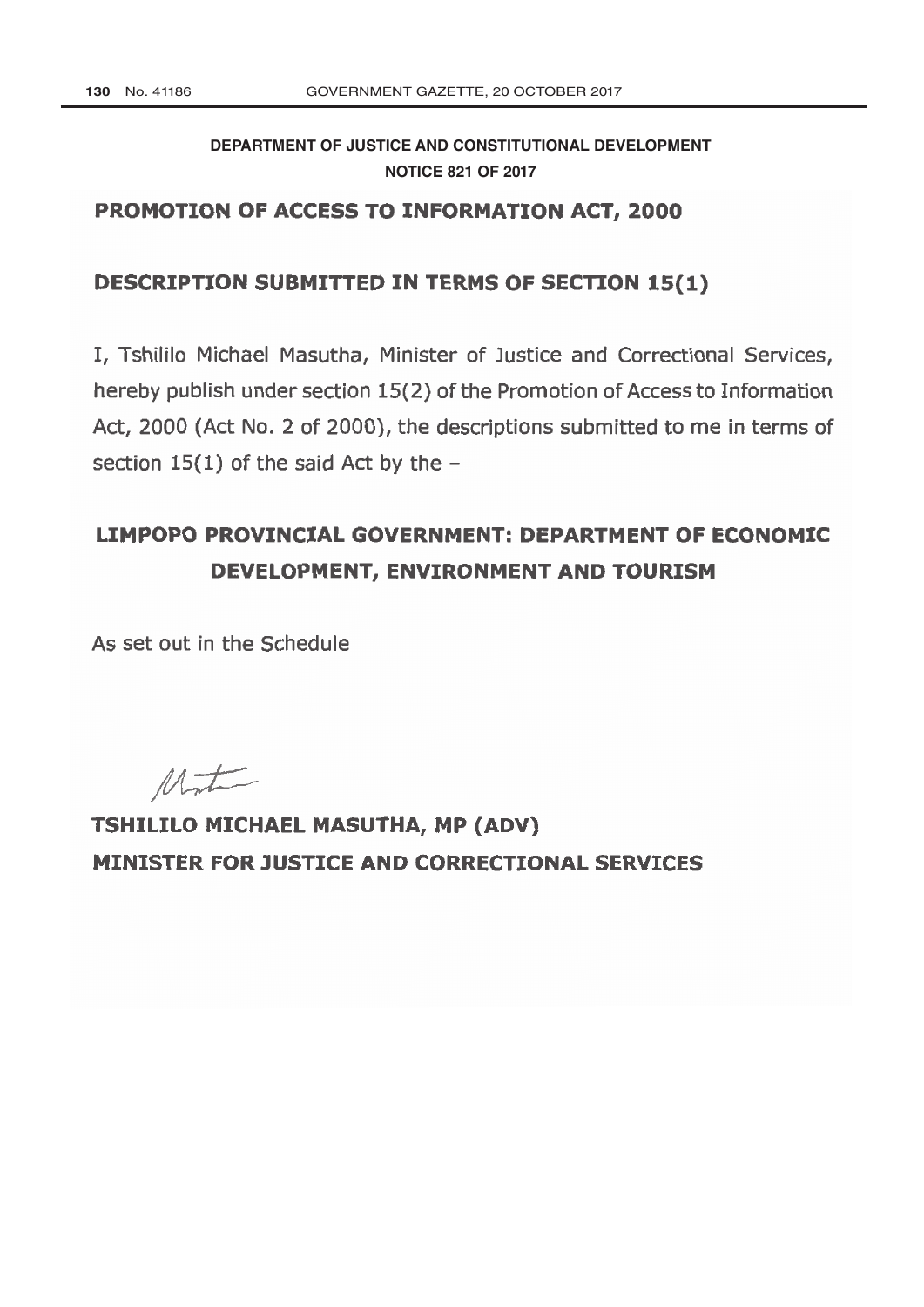No. 41186 131



.IMP

PROVINCIAL GOVERNMENT **REPUBLIC OF SOUTH AFRICA** 

### **DEPARTMENT OF** ECONOMIC DEVELOPMENT, ENVIRONMENT & TOURISM

"FORM D"

AUTOMATICALLY AVAILABLE RECORDS AND ACCESS TO SUCH RECORDS:

(Section 15 of the Promotion of Access to Information Act, 2000)

(Act 2 of 2000)) [Regulation 5A]

**DESCRIPTION OF CATEGORY OF RECORDS** AUTOMATICALLY AVAILABLE IN TERMS OF SECTION 15(1)(a) OF THE PROMOTION OF **ACCESS TO INFORMATION ACT, 2000** 

**MANNER OF ACCESS TO RECORDS** (e.g. website)  $(SECTION 15(1)(b))$ 

#### **AVAILABLE FOR INSPECTION IN TERMS OF SECTION 15(1)(a)(i) OR COPYING IN TERMS OF SECTION 15(1)(a)(ii)**

| Environmental authorisations issued in<br>terms of the Environmental<br>Impact<br><b>Assessment Regulations.</b><br>Permits issued in terms of the Biodiversity<br>Act.<br>Licenses issued in terms of the Waste Act.<br>۰<br>Atmospheric Emission licenses issued in<br>٠<br>terms of the National Environmental<br><b>Management Air Quality Act.</b><br>Municipal Integrated waste management<br>۰<br>plans.<br>Waste disposal sites records.<br>٠<br><b>Environmental Management Programme</b><br>۰<br>reports for mining and prospecting.<br>The number of CITES permit applications<br>۰<br>received and CITES permits issued in<br>terms of the Convention on International<br>Trade in Endangered wild fauna and flora | The records may be inspected/copied at<br>the Department on request, addressed to<br>the Office of the Deputy Information<br><b>Officer, Department of Economic</b><br>Development, Environment and Tourism,<br>P/Bag X 9484 Polokwane 0700<br>Tel. No.: 015 293 8592<br>Fax no.: 086 218 3054<br>E-mail address :<br>Ramadishamf@ledet.gov.za or<br>paja@ledet.gov.za<br>or visit our website www.limpopo.gov.za |  |
|--------------------------------------------------------------------------------------------------------------------------------------------------------------------------------------------------------------------------------------------------------------------------------------------------------------------------------------------------------------------------------------------------------------------------------------------------------------------------------------------------------------------------------------------------------------------------------------------------------------------------------------------------------------------------------------------------------------------------------|-------------------------------------------------------------------------------------------------------------------------------------------------------------------------------------------------------------------------------------------------------------------------------------------------------------------------------------------------------------------------------------------------------------------|--|
|                                                                                                                                                                                                                                                                                                                                                                                                                                                                                                                                                                                                                                                                                                                                |                                                                                                                                                                                                                                                                                                                                                                                                                   |  |
| Species.(CITES).                                                                                                                                                                                                                                                                                                                                                                                                                                                                                                                                                                                                                                                                                                               |                                                                                                                                                                                                                                                                                                                                                                                                                   |  |
| <b>HEAD OFFICE</b><br>20 Hans Van Rensburg Street / 19 Biccard Street, Polokwane, 0700, Private Bag X 9484, Polokwane, 0700                                                                                                                                                                                                                                                                                                                                                                                                                                                                                                                                                                                                    |                                                                                                                                                                                                                                                                                                                                                                                                                   |  |
| (Switchboard) Tel: +2715 293 8300 Website: www.ledet.gov.za<br>where the contributions of the contribution of the contribution of the contribution of the contribution of the                                                                                                                                                                                                                                                                                                                                                                                                                                                                                                                                                  |                                                                                                                                                                                                                                                                                                                                                                                                                   |  |

The heartland of southern Africa - development is about people!